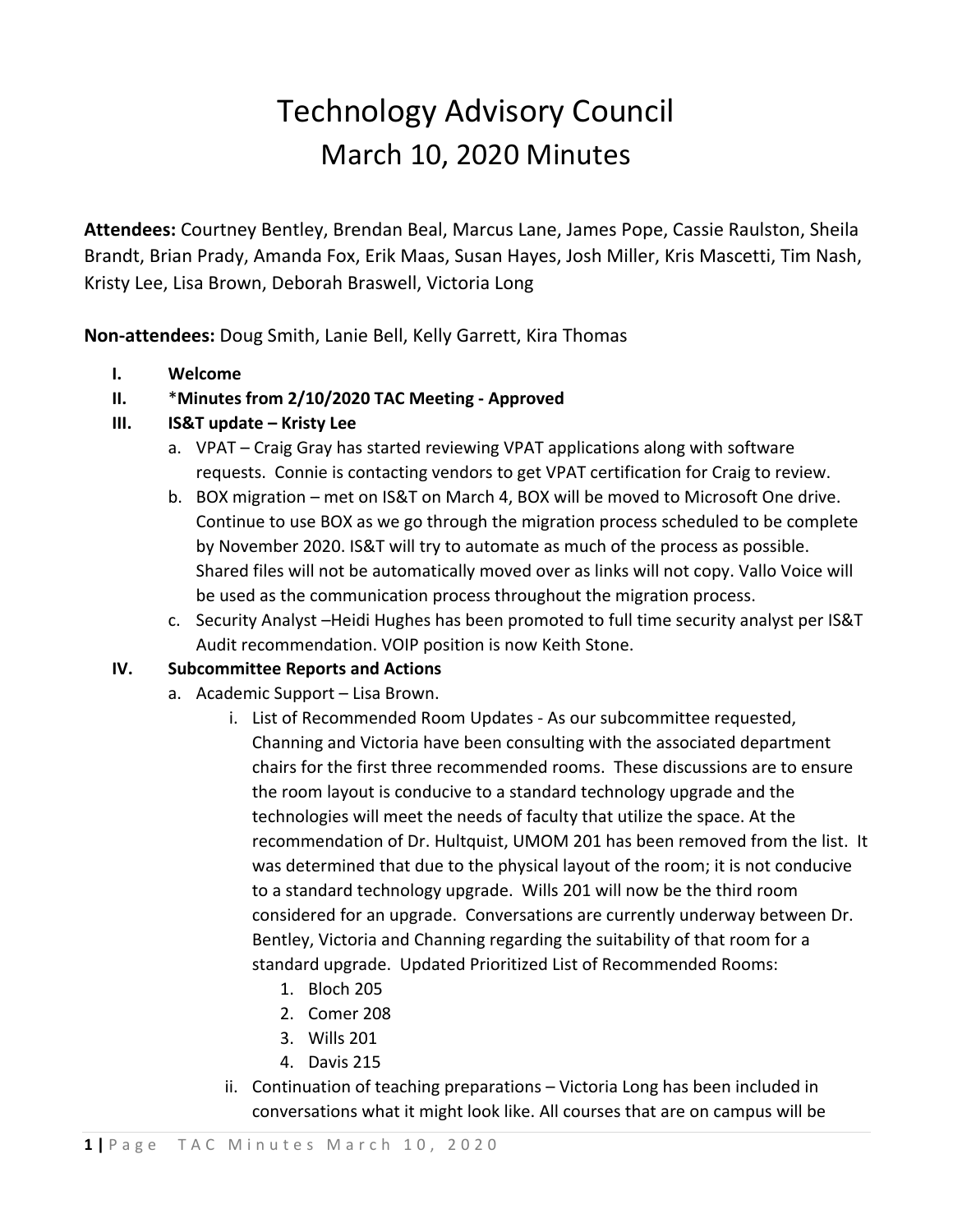published and Deans of each area will be responsible to ensure all are listed. IS&T is working on a continuity webpage, for example to link to Tutorials for Faculty and Students. ZOOM is the approved software for teleconferencing. Amanda asked if Staff can get training documents, Lisa Brown would send to Amanda.

- b. Digital Communications Courtney Bentley/Kira Thomas
	- i. \*"GIVE Campus" affiliate webpage update IS&T has approved security for the platform.

Questions addressed and answers given are listed below:

- 1. TAC Q: Will this be the only unofficial external web presence Advancement seeks permission to use? ANSWER: For the foreseeable future, yes.
- 2. TAC Q: Please define "general fundraising needs." Specifically, will this platform be open to programs, departments, etc. as well as administration?

ANSWER: General fundraising needs covers the entirety of our fundraising in Advancement, from soliciting to gifts to stewarding individuals post-gift. This program will be utilized as needed to best support the fundraising efforts of the entire university. With that being said, the program will be open to the entire university for utilization with Advancement serving as the administrator. The program will serve as a way to more easily "crowd-fund" and engage our alumni base in philanthropic efforts benefitting UM. Athletics is a major partner in this effort, and have served as a test subject of sorts.

- 3. TAC Q: Has Advancement discussed possible security threats with IS&T? ANSWER: The program was discussed with IS&T when we originally contracted the company's services last year.
- 4. TAC Point of Information: Advancement will need to work with Business Affairs to ensure compliance with regards to the collection of funds through third party vendors.
- ii. Montevallo.edu Homepage update Wesley Hallman presented to DCC the latest information provide from KPS3 about design and layout of homepage project. The DCC approved recommendation of adding additional content within the new "sliding" component to the homepage if KPS3 would not allow for both the "sliding" and "stacked" components on the homepage. As an additional note, Web Applications Administrator Gabriel Martires has developed a homepage that will allow for both components and reduce the amount of assistance needed from KPS3 since the meeting. Also presented was a web content plan for departmental and divisional webpages the Web Content Specialist and Web Applications Administrator will be offering to content managers this summer/fall.
- c. Executive Susan Hayes, no updates.